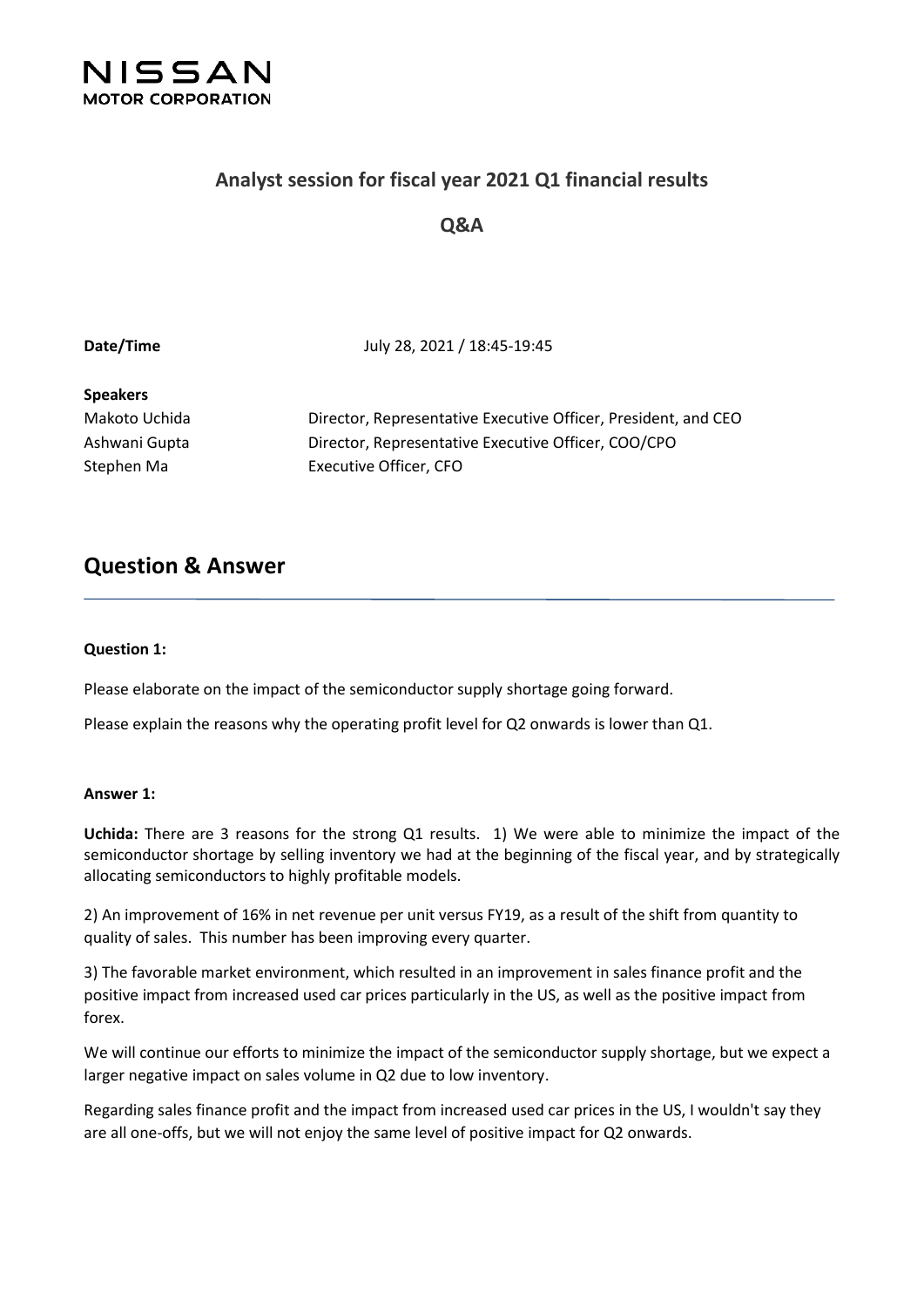Furthermore, we were able to minimize the impact of the raw material price hike in Q1, but we expect a larger negative impact for Q2 onwards.

Due to the COVID-19 pandemic, we are seeing concerns of semiconductor shipments from ASEAN countries, so we shouldn't be overly optimistic with the full year guidance. That is why we are forecasting JPY150 billion in operating profit.

**Ma:** Our Q1 result is roughly JPY 75 billion. We were able to secure a healthy level of profit in Q1 as we mitigated the semiconductor supply shortage impact by selling from our existing inventory and by strategically allocating semiconductors to the profitable regions and models.

Q1 profit of JPY 75 billion includes some one-time items such as the improvement in sales finance profit and positive impact of increased used car prices. Excluding these one-time items, about half is what we can say is sustainable going forward.

As for raw materials, we are forecasting a negative impact of JPY 185 billion for the full year, of which only JPY 14 billion hit our P&L in Q1, which means the bulk of the negative impact will hit us later in the year.

We are hoping that we can absorb most of the negative impact of the raw material price hike with the recovery in sales volume as well as improvement in quality of sales, including the effects of new model launches.

#### **Question 2:**

There was a media report that Nissan is expecting a higher production recovery in H2 compared to the initial assumption, but should we think that the assumption has not changed from the initial outlook?

#### **Answer 2:**

**Gupta:** We are running our plants based on weekly production plans, as we need to be flexible in the current uncertain environment.

We are fully geared up in terms of capacity/manpower for a production recovery in H2. How much we can produce is subject to availability of semiconductors.

Our confidence on the recovery of the semiconductor shortage is based on the fact that we were able to recover 50% of the shortage in FY20 Q4. There were 2 or 3 bottlenecks including the fire incident at Renesas Electronics' Naka Plant. The Naka Plant has fully recovered and restarted production, but there are new risks such as the supply from smaller Tier N suppliers, and the impact of the pandemic in South East Asia.

For Q2 onwards, we need to continue to keep a strict discipline between supply and demand, and adapt flexibly in our production, while paying attention to the sales trend.

#### **Question 3:**

2% operating margin on a China JV proportionate basis for this fiscal year is now coming into sight. Based on Q1 results, do you feel that the conviction for a 5% operating margin on a China JV proportionate basis in FY23 is getting higher?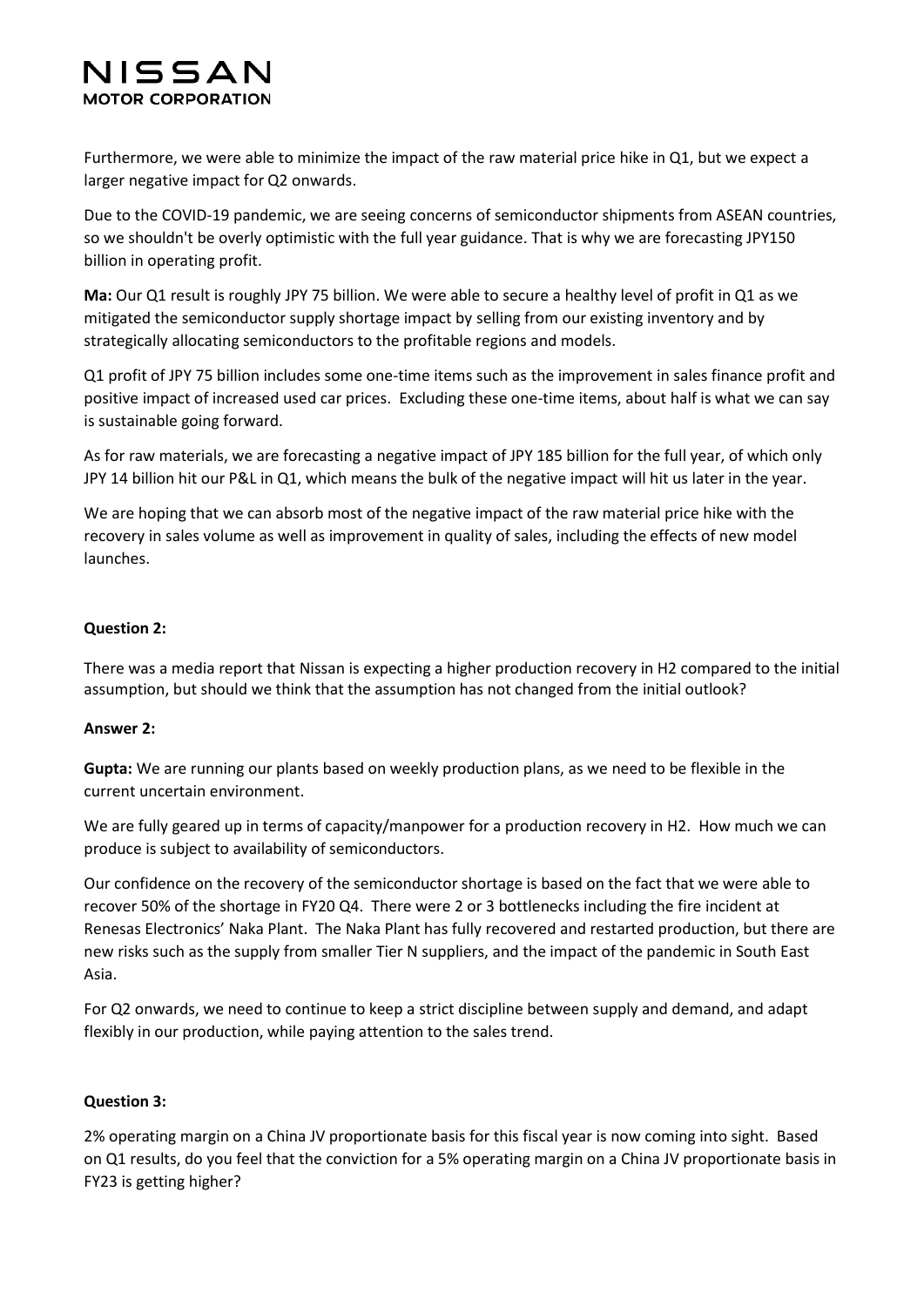#### **Answer 3:**

**Uchida:** We are making quarterly progress on strengthening our financial base and improving net revenue per unit towards growth, as set in Nissan NEXT.

Our operating margin reached 3.8% on a China JV equity basis and 4.5% on a China JV proportionate basis in Q1, but we are seeing a large negative impact from the raw material price hike and semiconductor supply shortage.

Based on these factors, we are forecasting an operating margin of 1.5% on a China JV equity basis and over 2% on a China JV proportionate basis for the full year. As we continue to launch new models, net revenue per unit will improve, and we will be able to earn steady profit. The Nissan NEXT target of a 5% operating margin on a China JV proportionate is becoming visible, and we are pursuing as one team to achieve this target and to further grow the company.

#### **Question 4:**

Renault explained their electrification strategy in June. They said that they would like to achieve margin parity between battery EV and ICE, by around 2025. On the other hand, Nissan said in the past that Nissan wants to achieve margin parity of battery EV and ICE by around 2030. Is there any chance to achieve this earlier than the plan? Please elaborate on the profitability of battery EV.

#### **Answer 4:**

#### **Uchida:**

We need to leverage mass merit of the Alliance in order to achieve cost parity between electrified vehicles and ICE. We are working with speed to reduce the cost of electrified vehicles, with initiatives such as unification of specification of batteries, optimization of R&D expenses among Alliance partners, etc.

I cannot comment on the timing, but considering the current move towards electrification, in certain regions we need to achieve a similar level as Renault. However, the customers' acceptability of electrification differs by market. Considering this, we will work towards achieving battery EV – ICE parity as early as possible.

#### **Question 5:**

Please explain your policy on the dividend.

#### **Answer 5:**

**Uchida:** Our policy remains unchanged, and we will comprehensively consider positive net profit, positive automotive free cash flow and net cash levels.

As we have communicated since last fiscal year, we are expecting to turn automotive free cash flow positive in H2 of this fiscal year. However, as there are uncertain factors such as the semiconductor supply shortage and COVID-19 pandemic, we cannot show clear timing on when to resume the dividend.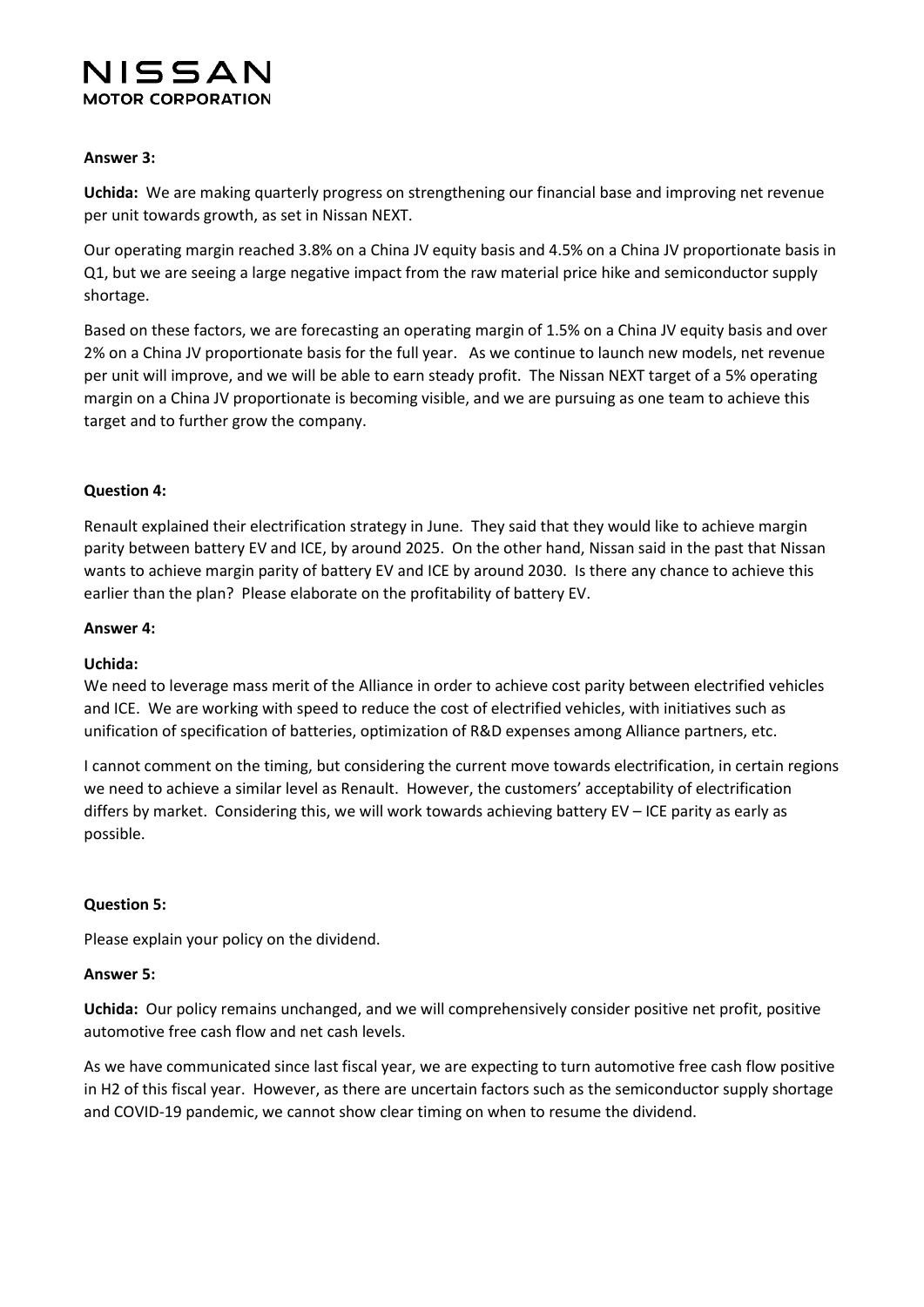We continue to improve profitability and free cash flow with the implementation of Nissan NEXT, in order to resume the dividend as early as possible. We are determined to resume the dividend at an early timing once we can turn our free cash flow positive and achieve healthy operations.

**Ma:** We understand that our shareholders are eagerly waiting for Nissan to declare the dividend again. We are closely evaluating when we can resume the dividend each quarter.

The first step is achieving positive net income, positive automotive free cash flow, and maintaining a certain level of net cash. At this moment we cannot indicate the timing due to the uncertain environment with the semiconductor supply shortage and pandemic.

However, we have good visibility to turn our free cash flow positive in H2, on the condition that there are no further deterioration of the semiconductor shortage and pandemic. We are doing our best to resume the dividend as early as possible.

#### **Question 6:**

Please explain the demand situation, sales momentum, etc. in China.

#### **Answer 6:**

**Uchida:** In China, the market recovered from COVID-19 faster than other regions and is enjoying continuous growth. Nissan is achieving a healthy performance in H1 in terms of quality of sales, market share and profit level. Nissan's sales volume for H1 increased 18.4% from the previous year to 706,350 units, and we would like to keep this current momentum.

Passenger vehicle sales volume increased by 17.8% to 569,419 units; and LCVs increased by 30.1% to 130,709 units. We will launch the new X-Trail by the end of July, and introduce e-POWER equipped models in H2 of this year.

Going forward, we will start receiving pre-orders for the new crossover Ariya. We will further increase our presence in China with the new models like Ariya, which embodies Nissan's value.

There is an impact from the semiconductor supply shortage in China as well, but we have been able to maintain transaction prices relative to competitors. We believe that we can keep a health profit level with our operations.

**Gupta:** In China, we are not buying market share by incentives, despite an aged product lineup. Under such circumstance, Sylphy is the No.1 selling sedan in China in the JV segment, with a market share of 18.2%. We will increase the value and profitability with the introduction of e-POWER, leveraging the current customer base of Sylphy.

We will establish Nissan as a technology brand in China with the launch of new models, same as we did in the US.

#### **Question 7:**

Could you elaborate on why the full-year forecast of net income will stay at only JPY 60 billion, even with the gain on sale of Daimler shares?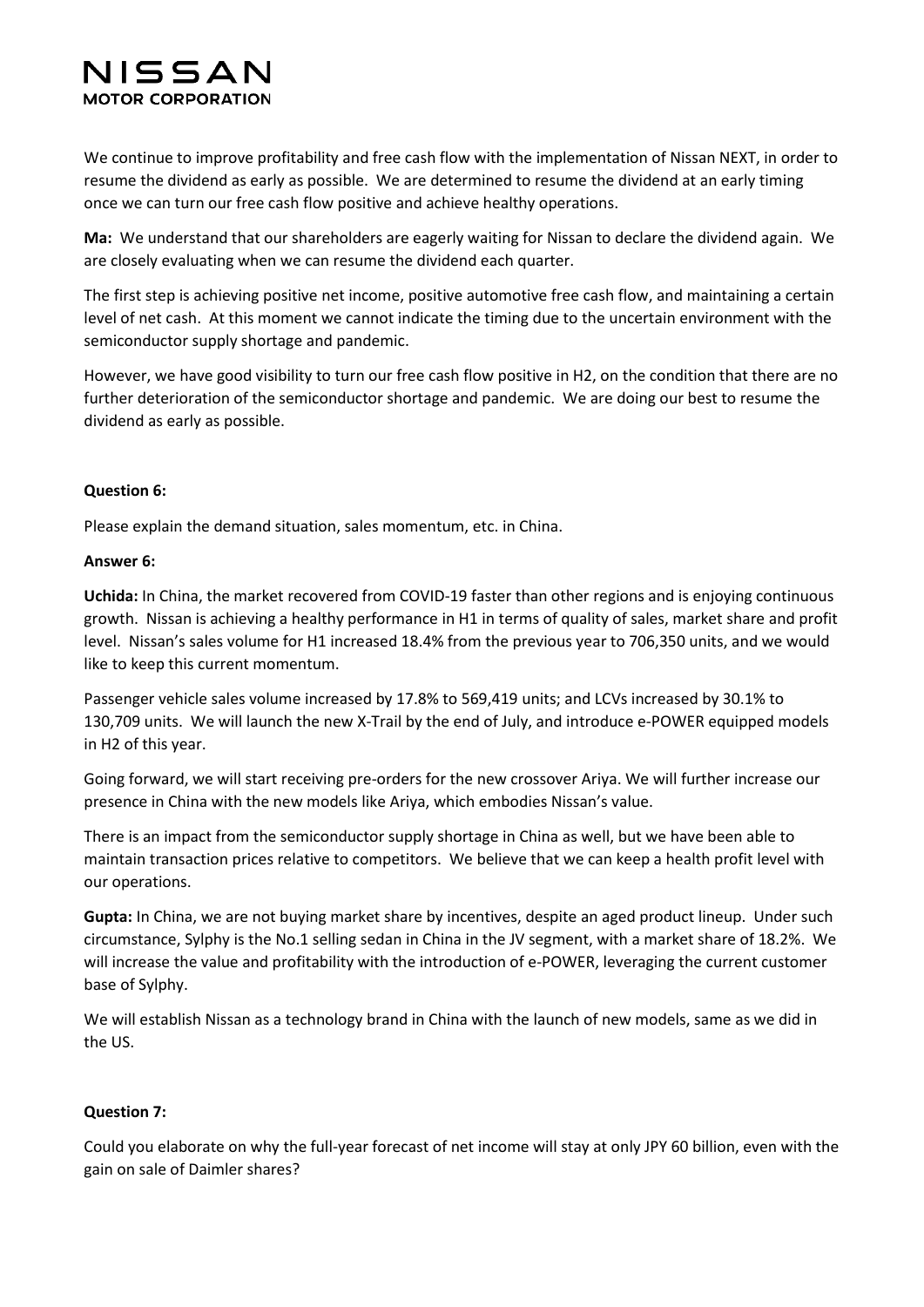

#### **Answer 7:**

**Ma:** The Q1 net income was high as it included the gain on the sale of Daimler shares (JPY 76.1 billion).

In terms of geographical segment, our profit is improving in the North America, and we expect an additional tax burden. We also expect interest expense of approximately JPY 11 billion per quarter from the USD and EUR bonds we issued last year.

We are also incorporating JPY 10-20 billion of additional expenses in H2 to prepare for unforeseen matters such as the impact of the COVID-19 pandemic and restructuring.

Given the current circumstance, we believe that our outlook is cautious, and is the best visibility we have.

#### **Question 8:**

I believe the outlook for operating profit is conservative even considering the hike in raw material prices, as sales volume is expected to recover with the alleviation of the semiconductor supply shortage. What are the risks that are you assuming?

#### **Answer 8:**

**Uchida:** The COVID-19 pandemic remains uncertain, and we cannot be optimistic considering the current situation in ASEAN and Japan. Our motto after the announcement of Nissan NEXT has been to always accomplish what we said and to achieve steady growth. The improvement in the US market, which was not predictable in May, led to an upward revision of our outlook, but on the other hand there are voices that there may be a further negative impact of raw material prices considering the latest level of index. There is a possibility of change in the demand-supply balance of raw materials with the fast shift to electrification, and on top of that there is an impact of the pandemic. These are leading to rising raw material prices. This is the base of our full year guidance.

#### **Question 9:**

Please explain the success factors of the sales reform in the US, differentiating industry factors and Nissan specific factors.

#### **Answer 10:**

**Gupta:** We have implemented the following initiatives in the US.

- 1) Enhancement of product power by refreshing the product lineup. By FY2023, 80% of our US product lineup will be refreshed, starting from Sentra, and other models such as Rogue, Frontier, Pathfinder, Ariya, Z.
- 2) In order to enhance sales power, efforts have been made to improve dealer engagement. We shifted from a mass volume incentive-driven business to per unit incentive, driven by the pricing power. This has resulted in dealer engagement for models such as Sentra, Rogue and even with Altima, which is not a new model.